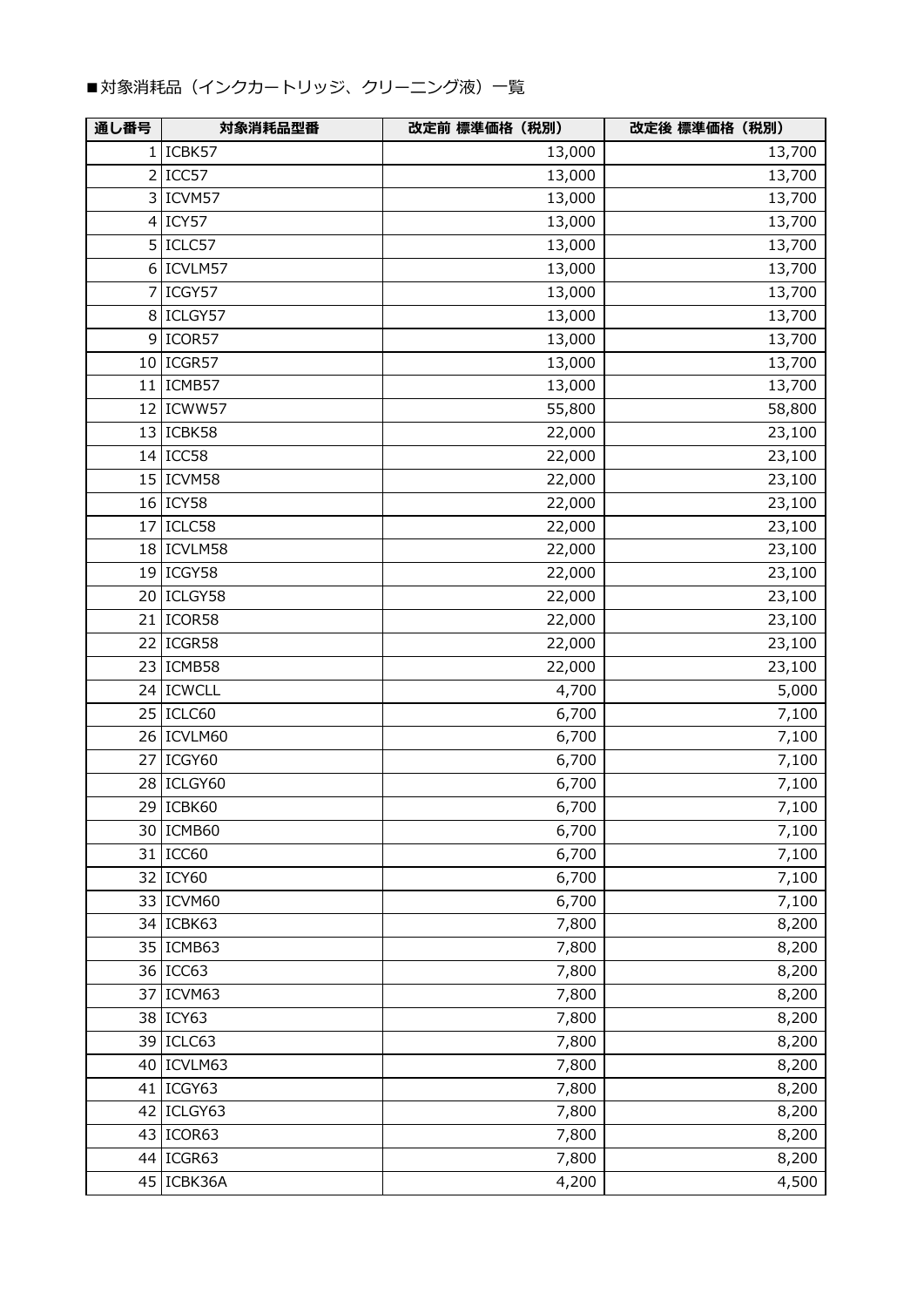| 通し番号 | 対象消耗品型番       | 改定前 標準価格 (税別) | 改定後 標準価格 (税別) |
|------|---------------|---------------|---------------|
|      | 46 ICC36A     | 4,200         | 4,500         |
| 47   | ICY36A        | 4,200         | 4,500         |
| 48   | ICLC36A       | 4,200         | 4,500         |
| 49   | ICGY36A       | 4,200         | 4,500         |
| 50   | ICLGY36A      | 4,200         | 4,500         |
| 51   | ICVM36A       | 4,200         | 4,500         |
| 52   | ICVLM36A      | 4,200         | 4,500         |
| 53   | ICM36A        | 4,200         | 4,500         |
| 54   | ICLM36A       | 4,200         | 4,500         |
| 55   | ICBK38A       | 4,200         | 4,500         |
|      | 56 ICC38A     | 4,200         | 4,500         |
| 57   | ICM38A        | 4,200         | 4,500         |
| 58   | ICY38A        | 4,200         | 4,500         |
| 59   | ICLC38A       | 4,200         | 4,500         |
| 60   | ICLM38A       | 4,200         | 4,500         |
|      | 61 ICGY38A    | 4,200         | 4,500         |
| 62   | ICLGY38A      | 4,200         | 4,500         |
| 63   | ICVM38A       | 4,200         | 4,500         |
| 64   | ICVLM38A      | 4,200         | 4,500         |
| 65   | ICBK39A       | 7,400         | 7,800         |
|      | 66 ICC39A     | 7,400         | 7,800         |
| 67   | ICM39A        | 7,400         | 7,800         |
| 68   | ICY39A        | 7,400         | 7,800         |
| 69   | ICLC39A       | 7,400         | 7,800         |
|      | 70   ICLM39A  | 7,400         | 7,800         |
| 71   | ICGY39A       | 7,400         | 7,800         |
|      | 72   ICLGY39A | 7,400         | 7,800         |
|      | 73 ICVM39A    | 7,400         | 7,800         |
|      | 74 ICVLM39A   | 7,400         | 7,800         |
|      | 75 ICC40A     | 4,200         | 4,500         |
|      | 76 ICM40A     | 4,200         | 4,500         |
|      | 77 ICY40A     | 4,200         | 4,500         |
|      | 78   ICMB40A  | 4,200         | 4,500         |
|      | 79 ICC41A     | 7,400         | 7,800         |
|      | 80 ICM41A     | 7,400         | 7,800         |
|      | 81   ICY41A   | 7,400         | 7,800         |
|      | 82   ICMB41A  | 7,400         | 7,800         |
|      | 83   ICBK52   | 25,000        | 26,400        |
|      | 84 ICC52      | 25,000        | 26,400        |
|      | 85 ICVM52     | 25,000        | 26,400        |
|      | 86 ICY52      | 25,000        | 26,400        |
| 87   | ICLC52        | 25,000        | 26,400        |
| 88   | ICVLM52       | 25,000        | 26,400        |
| 89   | ICGY52        | 25,000        | 26,400        |
| 90   | ICMB52        | 25,000        | 26,400        |